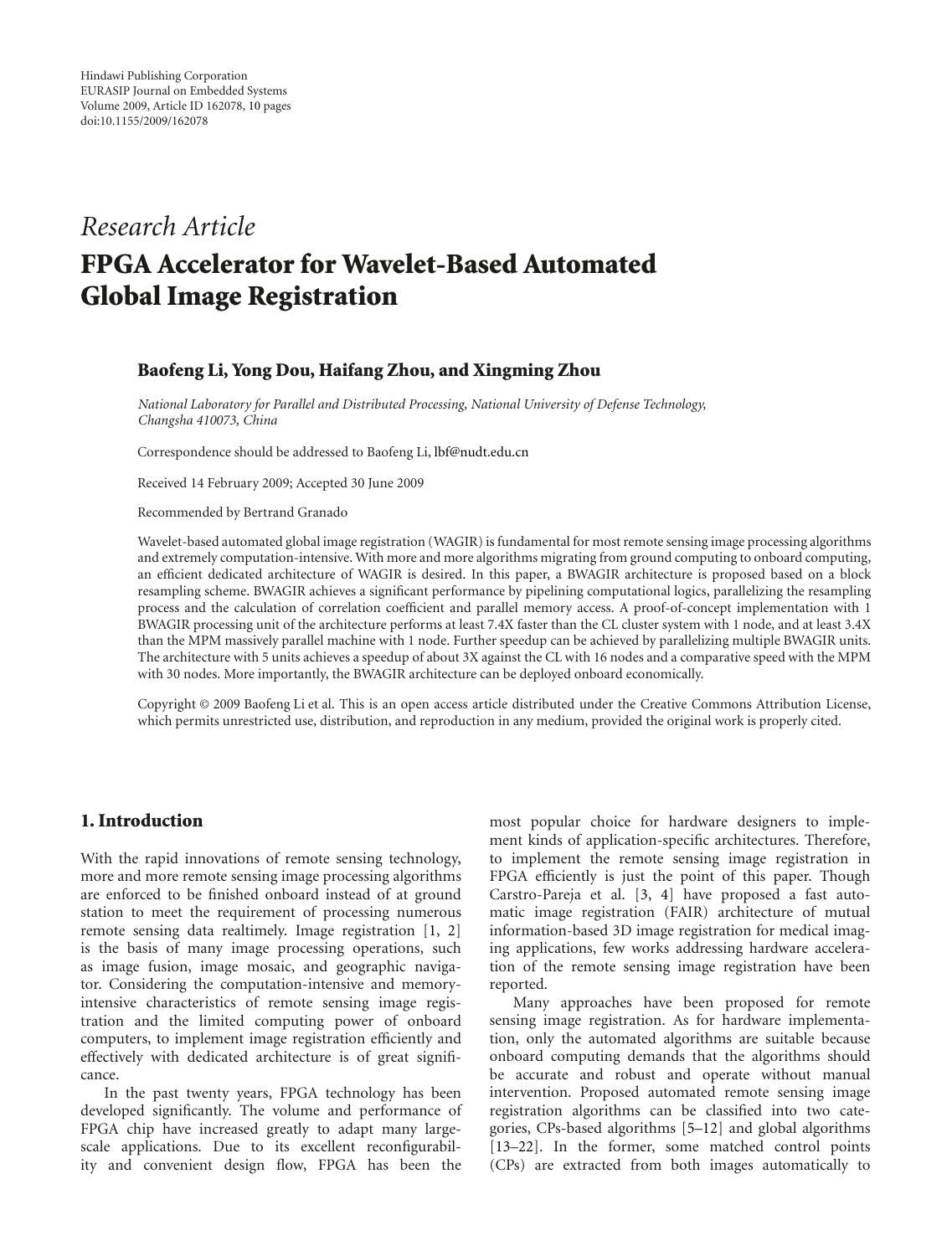decide the final mapping function. However, the problem is that it is difficult to automatically determine efficient CPs. The selected CPs need to be accurate, sufficient, and with even distribution. Missing or spurious CPs make CPs-based algorithms unreliable and unstable [23]. Hence, CPs-based algorithms are not in our consideration.

Automated global registration, however, is an approach that does not rely on point-to-point matching. The final mapping function is computed globally over the images. Therefore, the algorithms are stable and robust and easy to be automatically processed. One of the disadvantages of global registration is that it is computationally expensive. Fortunately, the wavelet decomposition helps to relieve this situation because it provides us a way to obtain the final result progressively. A wavelet-based automated global image registration (WAGIR) algorithm for the remote sensing application proposed by Moigne et al. [13–15] has been proved to be efficient and effective. In WAGIR, the lowestresolution wavelet subbands are firstly registered with a rough accuracy and a wider search interval, and a local best result is obtained. Nextly, this result is refined repeatedly after the iterative registrations on the higher-resolution subbands. The final result is obtained at the highest-resolution subbands, viz. the original images.

Many parallel schemes of WAGIR are proposed in previous works, such as parameter-parallel scheme (PP), imageparallel (IP) scheme, hybrid-parallel (HP) scheme which merges PP and IP, and group-parallel (GP) scheme [13, 24– 27] which are implemented targeting large, expensive supercomputers, cluster system or grid system that are impractical to be deployed onboard. In this paper, we propose a block wavelet-based automated global image registration (BWAGIR) architecture based on a block resampling scheme. The architecture with 1 processing unit outperforms the CL cluster system with 1 node by at least 7.4X, and the MPM massively parallel machine with 1 node by at least 3.4X. And the BWAGIR with 5 units achieves a speedup of about 3X against the CL with 16 nodes and a comparable speed with the MPM with 30 nodes. More importantly, our work is targeting onboard computing.

The remainder of this paper is organized as follows. In Section 2, the traditional WAGIR algorithm is reviewed and analyzed based on the hierarchy architecture. The proposed block resampling scheme is detailed in Section 3. And the architecture of BWAGIR is presented in Section 4. Section 5 gives out the proof-of-concept implementation and the experimental results with comparison to several related works. Finally, this paper is concluded in Section 6.

# **2. Wavelet-Based Automatic Global Image Registration Algorithm**

Image registration is the process that determines the most accurate match between two images of the same scene or object. In the global registration process, one image is registered according to another known standard image. We refer to the former as *input image*, the latter as *reference image*, the best matching image as *registered image*, and the image after each resampling process as *resampled image*.

*2.1. Review of WAGIR Algorithm.* WAGIR can be described as the pseudocode in Algorithm 1. Here assume that the LL subbands form the feature space; 2D rotations and translations are considered as search space; the search strategy follows the multiresolution approach provided by wavelet decomposition; the cross correlation coefficient is adopted as similarity metric. Firstly, an N-level wavelet decomposes the *input image* and the *reference image* with size of  $M \times M$  into  $nLLi$  and  $nLLr$  sequences where *n* represents corresponding decomposition level. Then *NLLi* and *NLLr* with the lowest resolution are registered with accuracy of  $\delta 2^N$ . A local best combination of rotations and translations (*bestθ*, *bestX*, *bestY*) is obtained and used as the search center of registering the next level subbands, (*N* − 1)*LLi* and (*N* − 1)*LLr*. And another combination with accuracy of  $\delta 2^{N-1}$  is gained. This process iterates until the overall best result with expected accuracy *δ*, is retrieved after registering the original *input image* (0*LLi*) and *reference images* (0*LLr*). Finally, a resampling process is carried out to get the *registered image*.

At each level, the algorithm shown in Algorithm 2 is employed to register *nLLi* and *nLLr*. The result of previous level (*θC*,*XC*,*YC*) is used as the search center. For each combination of rotations and translations, the algorithm shown in Algorithm 3 is performed to get a *resampled image* of *nLLr*. Then a correlation coefficient is calculated to measure the similarity between the resampled *nLLr* and the *nLLi*. The combination corresponding to the maximal correlation coefficient is the best result of current level. The resampling algorithm is performed by sequentially selecting one *registered image* location once, calculating the corresponding coordinate of the selected location in the *reference image*, accessing the neighboring  $4 \times 4$  pixel window in the *reference image,* calculating the corresponding interpolation weights according to the computed coordinate, and finally calculating the pixel value of the selected location by the cubic convolution interpolation method. The correlation coefficient is calculated with (1):

$$
C(A,B) = \frac{\sum_{i=0}^{M-1} \sum_{j=0}^{M-1} (A_{ij} \times B_{ij}) - (1/M^2) (\sum_{i=0}^{M-1} \sum_{j=0}^{M-1} A_{ij}) \times (\sum_{i=0}^{M-1} \sum_{j=0}^{M-1} B_{ij})}{\sqrt{\left(\sum_{i=0}^{M-1} \sum_{j=0}^{M-1} A_{ij}^2 - (1/M^2) (\sum_{i=0}^{M-1} \sum_{j=0}^{M-1} A_{ij})^2\right) \times \left(\sum_{i=0}^{M-1} \sum_{j=0}^{M-1} B_{ij}^2 - (1/M^2) (\sum_{i=0}^{M-1} \sum_{j=0}^{M-1} B_{ij})^2\right)}}.
$$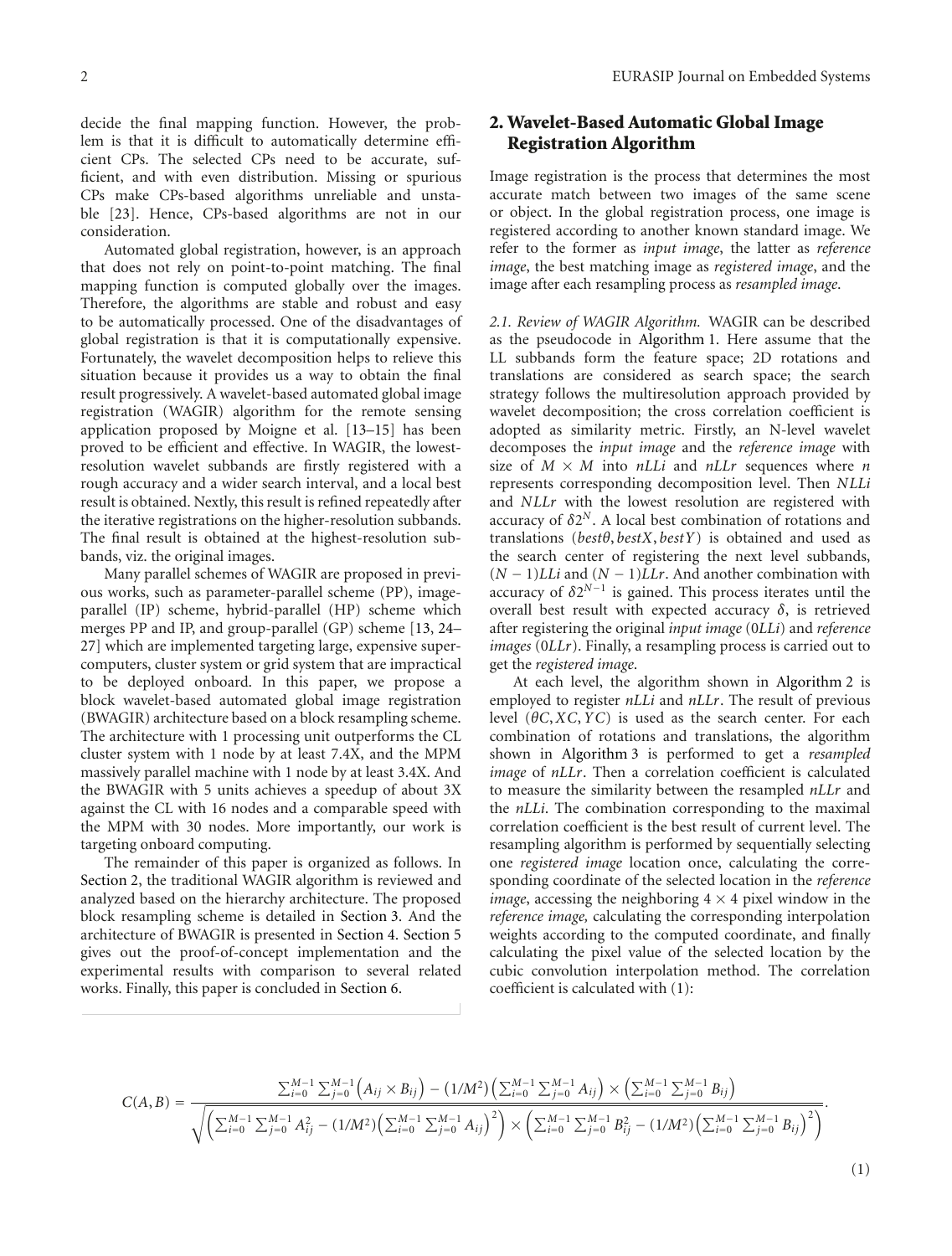**Input:** *input image* and *reference image* **Output:** *registered image* **1** *Initialize registration process* (*wavelet level* −*N*, *search scope* − *rotation angle:* (*θscope L*, *θscope R*)*, horizontal offset:* (*Xscope L*,*Xscope R*)*, and vertical offset:* (*Yscope L, Yscope L*))*;* **2** *Perform wavelet decomposition of the input image and reference image;* **3** *best*  $\theta = 0$ *; best*  $X = 0$ *; best*  $Y = 0$ *;* **4** *step*  $\theta = \delta 2^N$ ; *step*  $X = \delta 2^N$ ; *step*  $Y = \delta 2^N$ ; **5 for**  $(n = N; n \ge 0; n-)$  **do**  $(width, height) = (image_width/2^n, image_hieight/2^n);$ //registering at current wavelet level based on the results of previous level. Perform **Register** (*nLLi, nLLr, best θ, bestX, bestY, step θ, stepX, stepY*); (*θscope L, θscope R*) *=* (−*step θ, step θ*)*;* (*Xscope L, Xscope R*) *=* (−*stepX, stepX*)*;*  $(Yscope\_L, Yscope\_R) = (-stepY; stepY);$ *step θ /=2; stepX /=2; stepY /= 2; bestX*∗*= 2; bestY*∗*= 2; //size of next wavelet subband is twice of current* **6 Resample** (*input image, best θ, bestX, bestY, registered image*); *// last resampe to obtain the result image.* **7** Over.

Algorithm 1: Main WAGIR algorithm.

```
Register(the registering algorithm)
Input: nLLi, nLLr, θcenter, Xcenter, Ycenter, stepθ, stepX, stepY
Output: local best θ, bestX, and bestY
1 (angle, x, y) = (θscope L,Xscope L,Y scope L); //control variables
2 max co = −1; // record the maximum correlation
 // the registration processing
3 while (\text{angle} \leq \theta \text{scope} \leq R) do
   while (x \leq X \text{scope\_R}) do
      while (y \leq Y \text{scope}\, R) do
         (θC, XC, YC) = (θcenter + angle, Xcenter + x, Ycenter + y);
         // resample nLLr with θC, XC, YC to get registered image out
         Perform Resample (nLLr, image out, θC, XC, YC);
         // compute the correlation betwwen image out and nLLi
         corre = Correlation (image out, nLLi);
         if (corre > max co) then
            max co = corre;
            (best\theta, bestX, bestY) = (\theta C, XC, yC);y = y + \text{stepY};x = x + stepX;y = Y \text{scope} \_angle = angle + stepθ;
   x = X \text{scope}\_L;
4 Over.
```
ALGORITHM 2: The registering algorithm.

*2.2. Analysis of WAGIR Algorithm.* All analysis are based on a common assumption of the hierarchy architecture shown in Figure 1. The off-chip external memory is used to store the tremendously growing image data. The on-chip memory serves as an buffer to bridge the speed gap between external memory and accelerator.

In WAGIR, for each possible combination of rotations and translations, a resampling process is performed, and a

correlation coefficient is calculated to decide which one is the best transformation between the *input image* and *reference image*. Runtime profiles from a software implementation of WAGIR listed in Table 1 show that the resampling process (without the time to compute the correlation coefficient) is the most time-consuming, and the calculation of correlation coefficient is essential because each resampling process corresponds one calculation of correlation coefficient though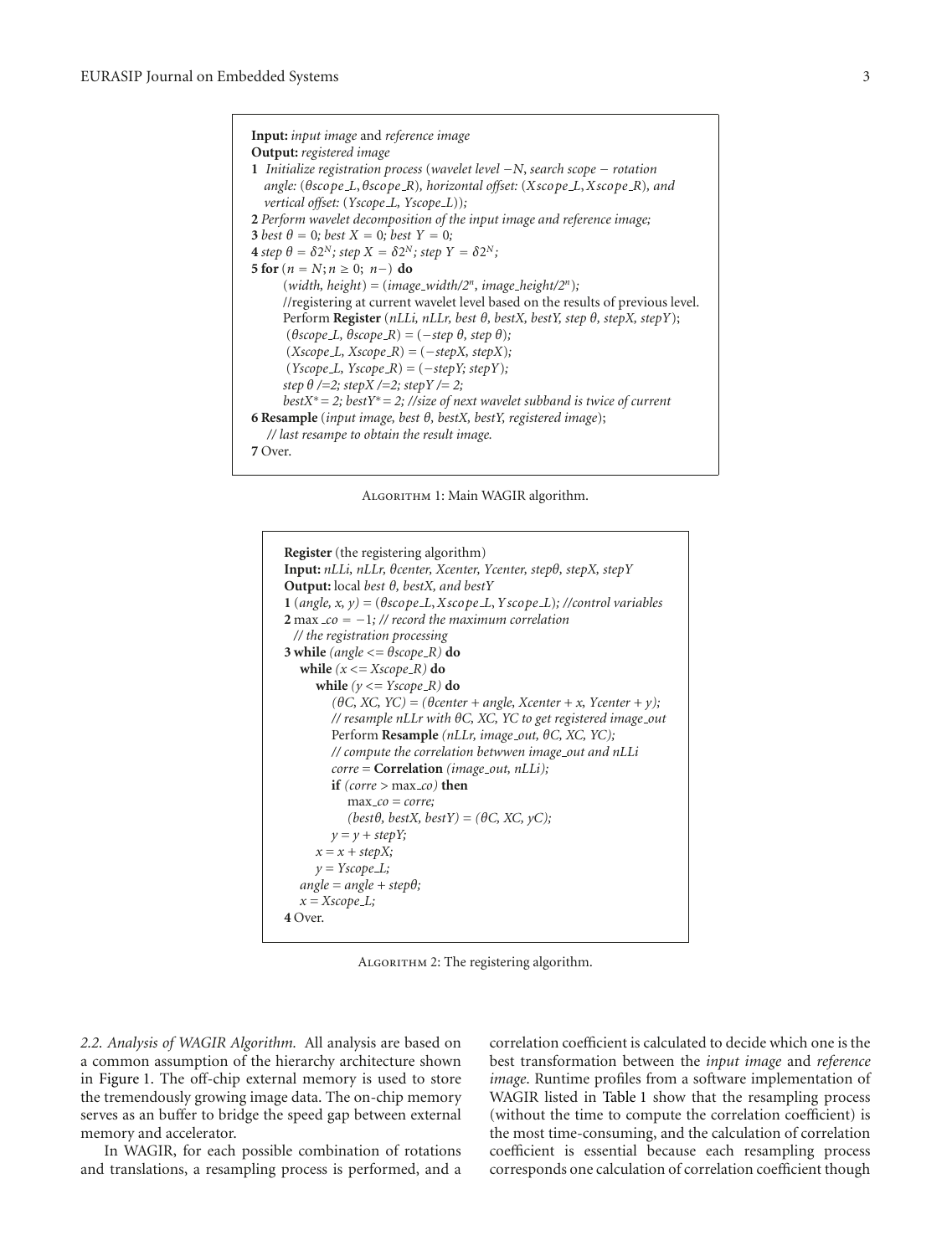**Resample** (the resample algorithm) **Input:** *nLLr;* trans*θ,* trans*X,* trans*Y* **Output:** *image out* **1** (*w, h) = (width/2<sup>n</sup>, height/2<sup>n</sup>); //width and height of the input nLLr //compute the cubic convolution weights for a*  $xLen \times tab \times yLen \times tab$  *<i>template* **2 cubicTable** *(4, 4, tab);* **3 for**  $(ty = 0; t y < h; t y++)$  **do for**( $tx = 0$ ;  $tx < w$ ;  $tx++$ ) **do** *//The inverse mapping function*  $x = \cos(\text{trans}\theta) * (tx - \text{trans}X - w/2) + \sin(\text{trans}\theta) * (ty - \text{trans}Y - h/2) + w/2;$ *y* = − sin(trans*θ*) ∗ (*tx* − trans*X* − *w/*2) *+* cos(trans*θ*) ∗ (*ty* − trans*Y* − *h/*2) + *h/*2*;*  $(x \text{in} t, y \text{in} t) = (\text{in} t, x \text{in} t, y);$ *(x fra, y fra) = (x* − *x int, y* − *y int); (f x, f y) = ((int)(x fra*∗*tab), (int)(y fra*∗*tab)); //read the corresponding xLen* ∗ *yLen weights from cubicTable to ct*  $ct = cubicTable + (f_y * tab + f_x) * mem_size;$ **if**  $((0 < x<sub>+</sub> *int* < (*w* − 2)) \&c@(0 < y<sub>+</sub> *int* < (*h* − 2)))$  **then** *// read the corresponding xLen* × *yLen coefficients from nLLr to st* **Read** *(nLLr, x int* − 1*, y int* − 1*, xLen, yLen, st);*  $pixel_d = 0;$ *for* (*ch* = 0;*ch <* 4;*ch*++) *do for* (*cw* = 0; *cw <* 4; *cw*++) *do pixel d += (*∗*ct)*∗*(*∗*st); ct++; st++;* **if** (*pixel\_d* > 255) **then** *pixel\_d* = 255*;* **if** (*pixel\_d* < 0) **then** *pixel\_d* = 0; *pixel =* (*char*)*pixel d;*  $*(image\_out + ty * w + tx) = pixel;$ **4** Over

Algorithm 3: The resampling algorithm.

Table 1: Runtime profiles from a software implementation of WAGIR (three-level wavelet decomposition, grayscale image, profiling platform is Intel Celeron(R) 1.7 GHz CPU, 256M DDR266 SDRAM ×2, Microsoft VC 6.0 and WindowsXP Prof.).

|                  |               | Image size Wavelet dec. Resampling process Correlation cal. |        |
|------------------|---------------|-------------------------------------------------------------|--------|
| $512 \times 512$ | 0.4           | 95.6                                                        | 0.0001 |
| $1K \times 1K$   | $0.6^{\circ}$ | 94.2                                                        | 0.0001 |
| $2K \times 2K$   | 0.6           | 93.8                                                        | 0.0000 |
| $3K \times 3K$   | 0.7           | 93.7                                                        | 0.0000 |

it consumes a little execution time. For example, to register an *input image* and a *reference image* with size of *M* × *M* in search space [*θL*, *θR*] × [*xL*, *xR*] × [*yL*, *yR*], (*θR* − *θL*) ×  $(xR - xL) \times (yR - yL)$  resampling processes and  $(\theta R - xL)$  $\theta L$ ) × (*xR* – *xL*) × (*yR* – *yL*) calculations of coefficient are needed. For each resampling process,  $M \times M$  resampling operations are needed. Though wavelet decomposition can relieve this situation, the computation requirement remains significant. Therefore, to accelerate WAGIR is just to accelerate the resampling process and the calculation of correlation coefficient.

In addition to the great computation requirement, WAGIR also has great memory requirement. In each resampling process, for each location of the *resampled image*, a neighboring 4 × 4 pixel window in the *reference image*

is needed. That means that 16 *M*<sup>2</sup> memory accesses are required for each resampling process. Meanwhile, a total of 2 *M*<sup>2</sup> accesses are also required for each calculation of correlation coefficient. Considering the great amount of resampling processes and calculations of correlation coefficient, the total access amount comes out of a massive number. Even worse, the whole *reference image* may be needed maximally to compute one row pixels of the *resampled image* when the rotation angle is  $\pm \pi/4$  as shown in Figure 2. This demands that the on-chip memory should be capable to hold the whole image. If not, the amount of memory access grows significantly. And also, each *resampled image* should be buffered on-chip because it is needed in calculation of correlation coefficient. It is infeasible to assign so great onchip memory for hardware implementation because of the mass size of remote sensing images and scarcity of on-chip memory resources. Therefore, a good memory scheduling strategy is imperative.

#### **3. Block Resampling Scheme**

To accommodate the great computation and memory requirements of WAGIR, a block resampling scheme is employed. The foundation is to produce the *resampled image* block by block because the computations of different locations are absolutely independent and irrelevant. The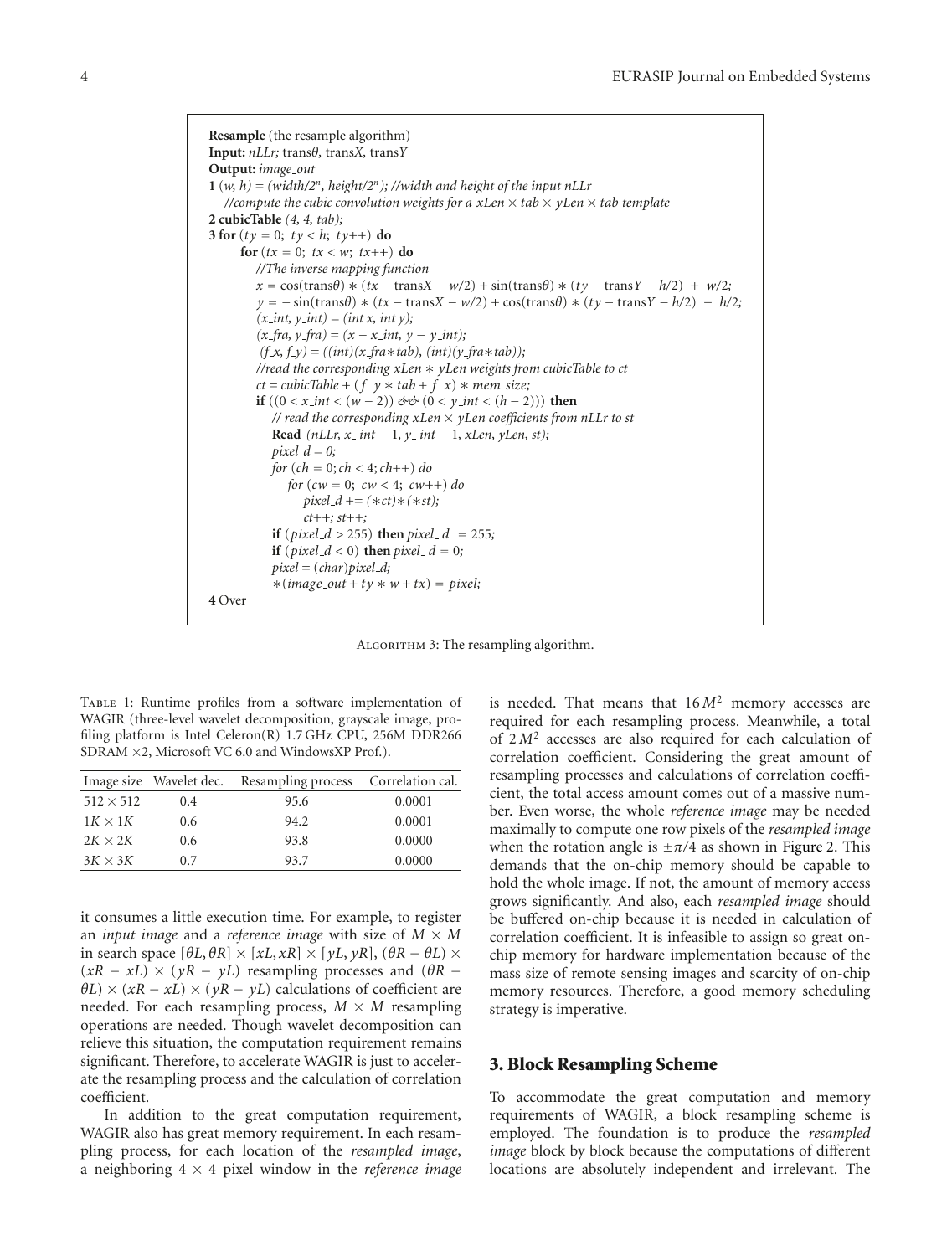

Algorithm 4: Block resampling algorithm.



Figure 1: Assumption of hierarchy architecture.

pseudocode in Algorithm 4 describes the block resampling scheme in which the *resampled image* is computed sequentially in consecutive  $S \times S$  subblocks.

The reason what causes the great memory requirement is that the *resampled image* is generated row by row in traditional resampling algorithm. This way of computation results in great scope of preloading the *reference image*. According to the mapping function (2), the scope of required *reference image* pixels to compute one row pixels of the *resampled image* is  $[0, M] \times [0, M]$  maximally, that is, the whole *reference image*. But the scope to compute an  $S \times S$  $\frac{\sinh(\sqrt{3})}{\sinh(\sqrt{3})}$  is just  $[(1 - \sqrt{2})/2)S$ ,  $((1 + \sqrt{2})/2)S] \times [((1 - \sqrt{2})/2)S]$  $\frac{2}{2}$ /2)*S*, ((1 +  $\sqrt{2}$ /2)*S*]. Because *S*  $\ll M$ , the preloading scope is decreased greatly. Accordingly, the size of required on-chip memory is reduced significantly:

$$
x = \cos(\text{trans}\,\theta) * \left(tx - \text{trans}\,X - \frac{M}{2}\right)
$$
  
+  $\sin(\text{trans}\,\theta) * \left(ty - \text{trans}\,Y - \frac{M}{2}\right) + \frac{M}{2},$   

$$
y = -\sin(\text{trans}\,\theta) * \left(tx - \text{trans}\,X - \frac{M}{2}\right)
$$
  
+  $\cos(\text{trans}\,\theta) * \left(ty - \text{trans}\,Y - \frac{M}{2}\right) + \frac{M}{2}.$  (2)

Another benefit gained from the block resampling scheme is that the calculations of all pixels within one block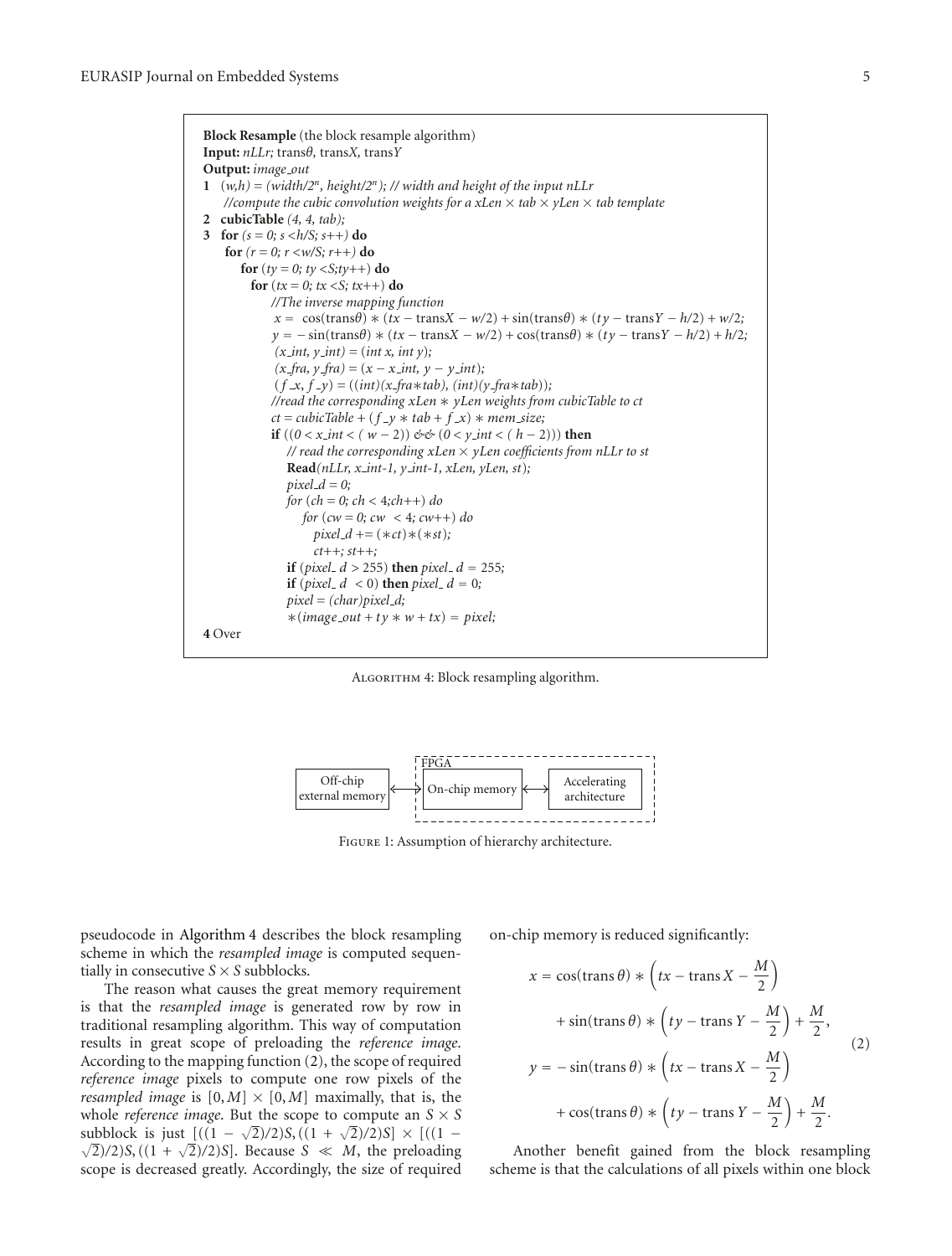

Input image

Reference image Registered image

Figure 2: Memory requirement of WAGIR.

only need once preloading, and the amount of memory access is decreased. In traditional resampling algorithm, the pixels of *reference image* must be loaded from the external memory again and again if there is no enough onchip memory to store the whole image. But in the block resampling scheme, the block size is decided by the available on-chip memory.

# **4. The BWAIR Architecture**

As mentioned above, the resampling process and the calculation of correlation coefficient account for major of the execution time. Therefore the BWAIR architecture aims to accelerate WAGIR by accelerating the resampling algorithms and the calculation of corresponding correlation coefficient.

The BWAGIR architecture is detailed in Figure 3. The coordinate calculation module computes the coordinate of the pixel in *reference image* corresponding to each location in the *resampled image*. The interpolation weights calculation module is responsible to compute the 16 weights for the  $4 \times 4$ interpolation window. The *reference image* RAM controller loads the neighboring  $4 \times 4$  window. The resampled pixel calculation module is in charge of computing the values of resampled pixels. The *input image* RAM controller loads the *input image* pixels for calculation of correlation coefficient. The correlation calculation module computes the correlation coefficient. And the FIFOs are set to bridge the speed gap among the modules mentioned above.

Proposed BWAGIR architecture optimizes the resampling process and the calculation of correlation coefficient by means of parallelizing the resample process and corresponding calculation of correlation coefficient, pipelining all calculation modules, and parallel memory access.

*4.1. Parallelizing Resampling and Calculation of Correlation.* In a standard software implementation, the resampling process and the calculation of correlation coefficient are performed sequentially. The calculation of correlation coefficient starts after all the pixels of the *resampled image* are produced. This means that the *resampled image* must be written back into the external memory or stored in extra onchip memory after the resampling and then read back when calculating the correlation coefficient. Extra memory volume and memory access are evident.

In BWAGIR architecture, we partition the correlation calculation into two steps.

- (1) Calculate the sum of pixels of *input image*  $(\sum_{i=0}^{M-1} \sum_{j=0}^{M-1} A_{ij})$ , the sum of pixels of *resampled image* ( $\sum_{i=0}^{M-1} \sum_{j=0}^{M-1} B_{ij}$ ), the sum of square of pixels of *input image*  $(\sum_{i=0}^{M-1} \sum_{j=0}^{M-1} A_{ij}^2)$ , the sum of square of pixels of *resampled image*  $(\sum_{i=0}^{M-1} \sum_{j=0}^{M-1} B_{ij}^2)$ , and the sum of the production of pixels of *input image* and corresponding pixels of *resampled image*  $(\sum_{i=0}^{M-1} \sum_{j=0}^{M-1} (A_{ij} \times B_{ij})).$
- (2) Calculate the final correlation coefficient according to (1).

This partition can avoid the extra memory volume and memory access. Once a pixel in the *resampled image* is produced, it is computed in step 1 and then discarded. Once step 1 finishes the calculations of all pixels, the five sums are sent to step 2 to finalize the calculation of correlation coefficient. Therefore, the resampling process parallel with the calculation of correlation coefficient.

*4.2. Pipelining.* All the calculation modules are pipelined to improve the system throughput and operating frequency. As shown in Figure 3, the BWAGIR is divided into four macrostages according to the processing flow. The first stage calculates the coordinate of the pixel in the *reference image* corresponding to each location of *resampled image* and writes the integral and fractional components into according FIFOs. At the second stage, the Reference Image RAM Controller reads the neighboring 4 × 4 *reference image* pixel window, and at the same time, 16 interpolation weights are produced by the Interpolation Weights Calculation Module. Stage 3 calculates the value of each location in the *resampled image* by multiplying the pixels with its corresponding weights and adding these product together. Finally, the Correlation Calculation Module computes the correlation coefficient by means described in Section 4.1. With pipelining, the total time of performing the resampling process and corresponding correlation calculation once becomes equal to the product of the worst pipeline stage time and the number of pixels in the *resampled image*.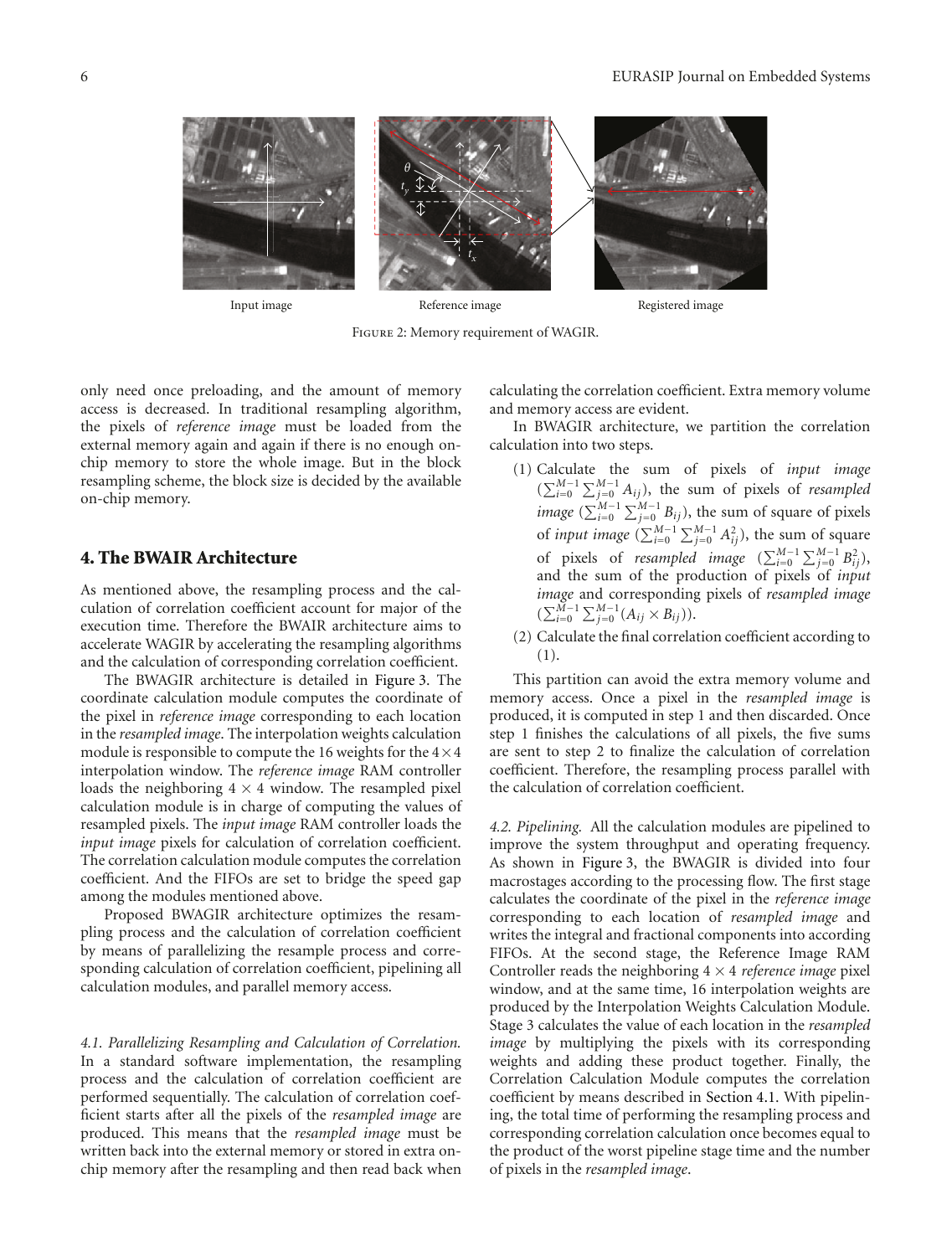

Figure 3: The BWAGIR architecture.

Table 2: Comparison of the registration time (milliseconds) with the CL cluster system.

| Size             |    |         | CL      |        |          | <b>BWAGIR</b> |       |        |
|------------------|----|---------|---------|--------|----------|---------------|-------|--------|
|                  |    | 1node   | 2nodes  | 5nodes | 15 nodes | 16 nodes      | 1unit | 5units |
| $512 \times 512$ | PP | 103.11  | 51.80   | 20.82  | 7.64     | 6.86          | 8.7   | 1.8    |
|                  | IP | 102.98  | 61.00   | 38.54  | 27.50    | 27.44         |       |        |
|                  | HP | 103.22  | 51.60   | 20.83  | 7.94     | 8.82          |       |        |
|                  | GP | 103.22  | 51.79   | 20.85  | 7.25     | 6.80          |       |        |
| $1K \times 1K$   | PP | 345.93  | 173.77  | 69.86  | 25.62    | 23.02         | 39.4  | 7.9    |
|                  | IP | 345.94  | 187.43  | 88.72  | 44.66    | 43.31         |       |        |
|                  | HP | 345.90  | 172.22  | 69.84  | 25.01    | 24.56         |       |        |
|                  | GP | 345.95  | 172.32  | 69.86  | 24.21    | 22.90         |       |        |
| $3K \times 3K$   | PP | 2849.95 | 1445.13 | 575.63 | 213.55   | 192.41        | 385.7 | 75.5   |
|                  | IP | 2849.88 | 1440.52 | 626.68 | 231.41   | 218.20        |       |        |
|                  | HP | 2849.97 | 1442.60 | 575.62 | 207.36   | 191.83        |       |        |
|                  | GP | 2849.96 | 1439.75 | 576.02 | 204.50   | 191.87        |       |        |

*4.3. Parallel Memory Access.* Parallelizing the resampling process and calculation of correlation coefficient demands parallel access to *input image* and *reference image*. But the way of accessing the *input image* differs with that of accessing the *reference image*. The *input image* is accessed sequentially, and the *reference image* is accessed by  $4 \times 4$  window. Therefore, two external memories are used to store the *input image* and the *reference image,* respectively. And they are preloaded into the respective on-chip RAMs block by block.

As mentioned above, the performance of the pipeline is decided by the worst stage calculation time. The four pipeline stages differ in data source and operation. The worst case is the second stage because a  $4 \times 4$  neighborhood, that is, 16 pixels, is loaded from on-chip *reference image* RAM. If these pixels are loaded normally, it takes at least 16 cycles to calculating each location in the *resampled image*. This restraints the throughput of the pipeline significantly. As a rule, multibank memory organization can settle this problem by distributing the sequential multiple access to different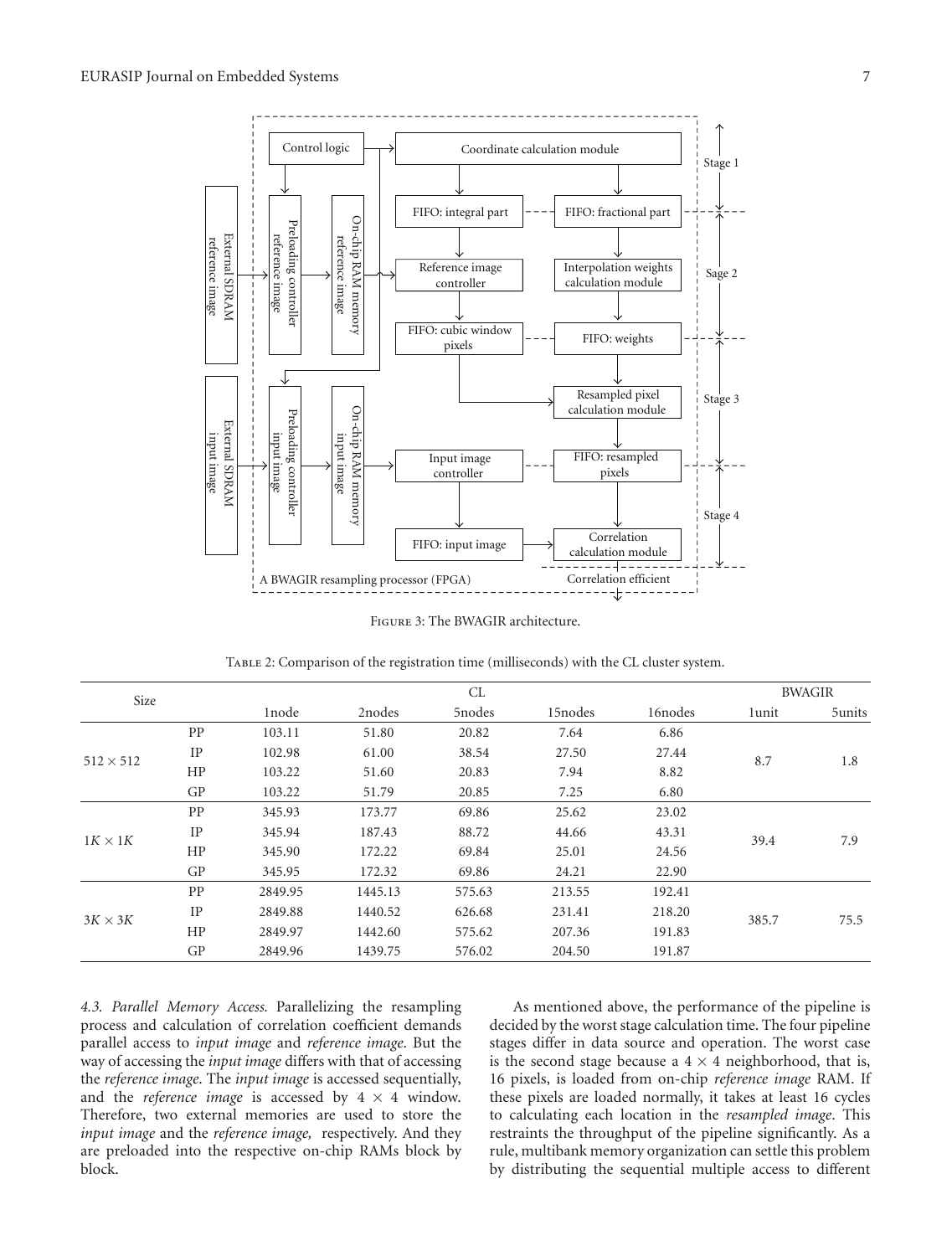| Size             |    |                   | <b>MPM</b> |          |          | <b>BWAGIR</b> |       |        |
|------------------|----|-------------------|------------|----------|----------|---------------|-------|--------|
|                  |    | 1 <sub>node</sub> | 5nodes     | 15 nodes | 16 nodes | 30 nodes      | 1unit | 5units |
| $512 \times 512$ | PP | 39.052            | 7.917      | 3.116    | 2.635    | 1.714         | 8.7   | 1.8    |
|                  | IP | 39.051            | 10.414     | 5.350    | 5.022    | 4.189         |       |        |
|                  | HP | 39.050            | 7.917      | 2.850    | 2.916    | 1.564         |       |        |
|                  | GP | 39.055            | 7.917      | 2.750    | 2.633    | 1.450         |       |        |
| $1K \times 1K$   | PP | 145.625           | 29.317     | 11.318   | 9.567    | 6.184         | 39.4  | 7.9    |
|                  | IP | 145.629           | 32.188     | 12.841   | 12.142   | 8.683         |       |        |
|                  | HP | 145.633           | 29.067     | 10.117   | 9.816    | 5.415         |       |        |
|                  | GP | 145.633           | 29.183     | 10.082   | 9.665    | 5.271         |       |        |
| $3K \times 3K$   | PP | 1327.00           | 276.336    | 102.926  | 86.233   | 68.517        | 385.7 | 75.5   |
|                  | IP | 1326.24           | 292.485    | 105.821  | 100.466  | 75.243        |       |        |
|                  | HP | 1327.25           | 270.950    | 91.967   | 87.015   | 46.801        |       |        |
|                  | GP | 1328.00           | 267.150    | 88.350   | 87.717   | 45.516        |       |        |

TABLE 3: Comparison of the registration time (milliseconds) with the MPM parallel machine.

memory banks with separate ports. Because the 16 pixels are not consecutive, it is difficult to distribute them evenly into 16 banks. Therefore, we adopt a compromising strategy that the on-chip memory for the *reference image* is divided into 8 banks each of which has three ports—one for write and the other two for read. This makes convenient to write the 64-bit word which is composed of 8 consecutive 8 bits pixels into on-chip memory parallelly and load the 8 pixels (two lines in the  $4 \times 4$  window) parallelly. Thereby, it takes only 2 cycles to load the 16 pixels within a window. Though this cannot match the speed of calculation modules yet (one result, one cycle), the stage 2 calculation time is decreased by 8 times.

*4.4. Parallelizing Multiple BWAGIR Processing Units.* The processing speed of proposed architecture can be further improved by parallelizing multiple BWAGIR processing units. There are two ways to achieve this.

- (i) *Processing multiple blocks belonging to the same resampled image*. This way multiplies the preloading scope, and the on-chip memory volume. Another disadvantage is the data is not utilized sufficiently because each preloading only supports the calculation of one *resampled image*.
- (ii) *Processing multiple blocks belonging to different resampled images*. This way enlarges the preloading scope a little because the blocks at the same position of different *resampled images* almost have the same preloading scope. But the on-chip memory volume is still multiplied because parallel processing demands great data memory bandwidth, that is, each processor requires an independent data memory. This parallel can decrease the memory access because each preloading supports the calculation of multiple *resampled images*.

Therefore the more economical way is to process multiple blocks which are at the same position of different *resampled images*.

## **5. Implementation and Experimental Results**

As a proof of concept, the BWAGIR architecture is modeled with VerilogHDL, simulated with ModelSim SE 6.1d, synthesized with Quartus II 6.0, and implemented in an external prototype board with an Altera EP2S130F1020C3 FPGA. One BWAGIR unit occupies about 67% ALUTs (70557) and 35% memory bits (2345144) and can operate at a clock rate of 100 MHz. Two Micron MT16LSDT12864AG-1 GB PC133 SDRAMs are used as the external memories for *input image* and *reference image,* respectively. And the on-chip memories for *input image* and *reference image* are implemented with internal memory blocks. The prototype board is connected to a host computer with a USB cable. Only the registration component of WAGIR is executed on the board, and the other components are all performed on the host. Table 2 lists a comparison of the timings between the BWAGIR architecture and the CL machine which is a cluster system with 16 nodes; each node is equipped with Pentium4-1.7 G CPU and 512 MB local storage, and all nodes are connected by the 100 Mb/s Ethernet. Table 3 lists a comparison of the timings between the BWAGIR and the MPM machine which is a massively parallel computer with MIMD architecture and has 32 processors with 1 GB local storage for each processor, speed of MPM CPU is valued as 1.66 gigaflops/sec, topology of network is fat tree, and point-to-point bandwidth is 1.2 Gb/s. The images are processed with three-level wavelet decomposition and registered within the search space of *θ* ∈ (−16◦, 16◦), *x* ∈ (−16, 16), *y* ∈ (−16, 16).

It can be concluded what follows.

- (i) The BWAGIR with 5 units may perform more than 5X faster than that with 1 unit because parallelizing multiple processing units cannot only improve the execution speed but also reduce the amount of memory access.
- (ii) The BWAGIR with 1 unit outperforms 7.4X at least over kinds of parallel schemes on the CL with 1 node and 3.4X at least faster than the MPM with 1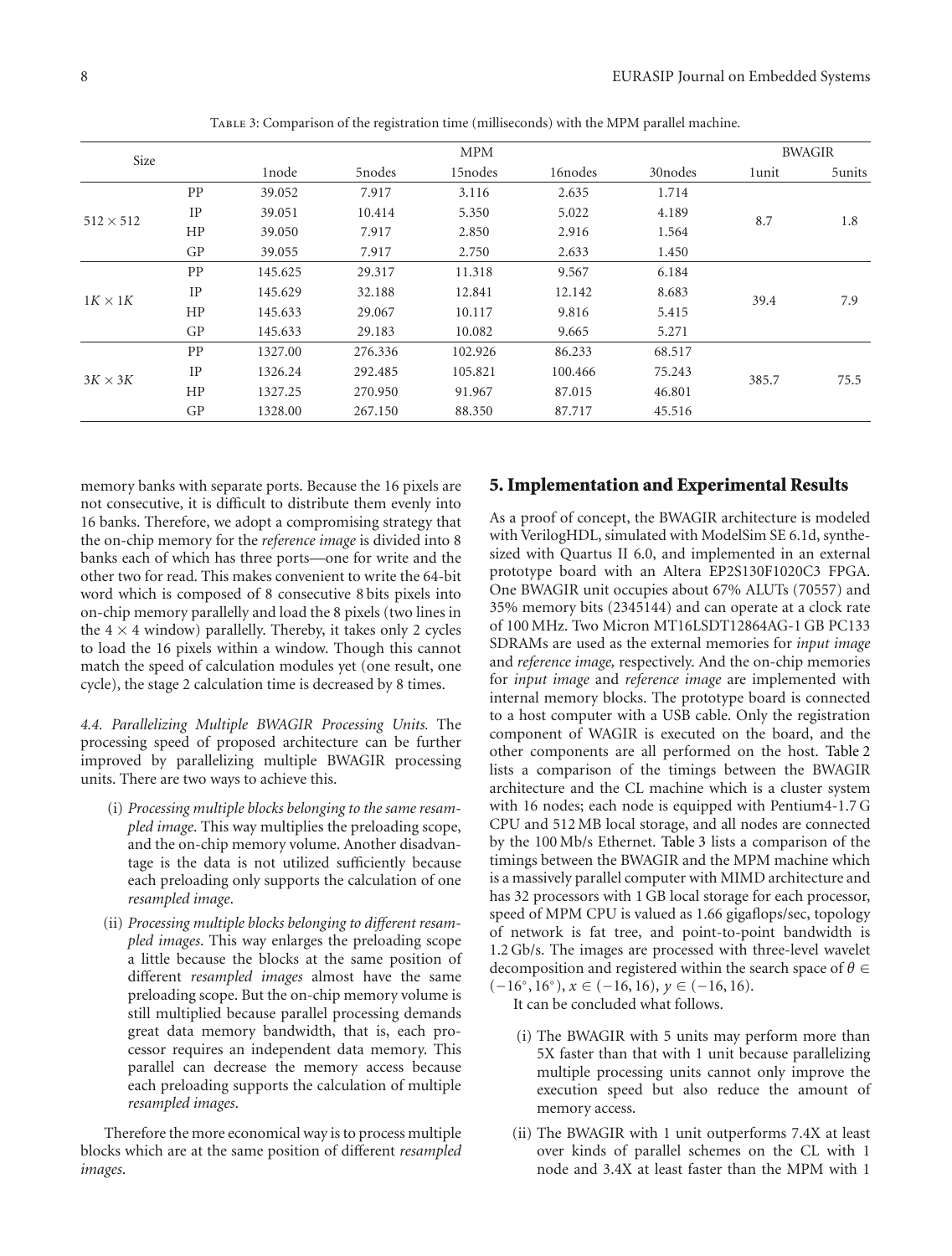node because the way of memory access cannot fully benefit from the traditional cache-based memory architectures present in most modern computers.

(iii) The BWAGIR with 5 units achieves a speedup of about 3X against the CL with 16 nodes, a speedup of greater than 1X against the MPM with 16 nodes, and a comparative speed with the MPM with 30 nodes. This is because numerous communications between nodes cut down the expected performance improvement of the parallel schemes.

It should be noted that the timings of BWAGIR with 1 unit is obtained on the prototype board actually, and the timings of the BWAGIR with 5 units are simulation times because our board cannot support parallelizing multiple units with limitation of available volume and number of FPGAs.

### **6. Conclusion**

WAGIR algorithm for remote sensing application is extremely computation-intensive and demands execution times on the order of minutes, even hours, on modern desktop computers. Therefore a customized FPGA architecture is proposed in this paper to accommodate the great computational requirements of the algorithm and the trend of migration from ground computing to onboard computing.

To implement the algorithm in FPGA efficiently, a block resampling scheme is adopted to relieve the great computation and memory requirements. And based on the block scheme, the proposed BWAGIR architecture derives its improvement from (1) pipelining all computational logics, (2) parallelizing the resampling process and calculation of correlation coefficient, and (3) parallel memory access. A practical implementation with two standard PC133 SDRAMs, operating at 100MHz, outperforms 7.4X compared to the CL cluster system with 1 node and about 3.4X over the MPM machine with 1 node. This speedup is derived using just one BWAGIR processing unit. For further improvement, multiple units can be paralleled to implement arrays of processing units using VLSI or FPGAs to perform distributed image registration. Compared with the CL with 16 nodes, the BWAGIR architecture with 5 units can achieve about 3X speedup. And also it achieves a comparative speed with the MPM machine with 30 nodes. More importantly, our architecture can meet the requirement of onboard computing.

### **Acknowledgments**

Our work is supported by the National Science Foundation of China under contracts no. 60633050 and no. 60621003 and the National High Technology Research and Development Program of China under contract no. 2007AA01Z106 and no. 2007AA12Z147.

#### **References**

- [1] L. Brown, "A survey of image registration techniques," *ACM Computing Surveys*, vol. 24, no. 4, pp. 325–376, 1992.
- [2] B. Zitova and J. Flusser, "Image registration methods: a survey," *Image and Vision Computing*, vol. 21, no. 11, pp. 977– 1000, 2003.
- [3] C. R. Castro-Pareja and R. Shekhar, "Hardware acceleration of mutual information-based 3D image registration," *Journal of Imaging Science and Technology*, vol. 49, no. 2, pp. 105–113, 2005.
- [4] C. R. Castro-Pareja, J. M. Jagadeesh, and R. Shekhar, "FAIR: a hardware architecture for real-time 3D image registration," *IEEE Transactions on Information Technology in Biomedicine*, vol. 7, no. 4, pp. 426–434, 2003.
- [5] J.-P. Djamdji, A. Bijaoui, and R. Maniere, "Geometrical registration of images: the multiresolution approach," *Photogrammetric Engineering & Remote Sensing*, vol. 59, no. 5, pp. 645–653, 1993.
- [6] J. Flusser, "An adaptive method for image registration," *Pattern Recognition*, vol. 25, no. 1, pp. 45–54, 1992.
- [7] B. S. Manjunath, C. Shekhar, and R. Chellappa, "A new approach to image feature detection with applications," *Pattern Recognition*, vol. 29, no. 4, pp. 627–640, 1996.
- [8] A. D. Ventura, A. Rampini, and R. Schettini, "Image registration by recognition of corresponding structures," *IEEE Transactions on Geoscience and Remote Sensing*, vol. 28, no. 3, pp. 305–314, 1990.
- [9] Q. Zheng and R. Chellappa, "A computational vision approach to image registration," *IEEE Transactions on Image Processing*, vol. 2, no. 3, pp. 311–326, 1993.
- [10] H. Li, B. S. Manjunath, and S. K. Mitra, "A contourbased approach to multisensor image registration," *IEEE Transactions on Image Processing*, vol. 4, no. 3, pp. 320–334, 1995.
- [11] J. P. Djamdji and A. Bijaoui, "Disparity analysis: a wavelet transform approach," *IEEE Transactions on Geoscience and Remote Sensing*, vol. 33, no. 1, pp. 67–76, 1995.
- [12] H. H. Li and Y.-T. Zhou, "A wavelet-based point feature extractor for multisensor image restoration," in *SPIE Aerosense Wavelet Applications III*, vol. 2762 of *Proceedings of SPIE*, pp. 524–534, Orlando, Fla, USA, 1996.
- [13] J. Le Moigne, W. J. Campbell, and R. F. Cromp, "An automated parallel image registration technique based on the correlation of wavelet features," *IEEE Transactions on Geoscience and Remote Sensing*, vol. 40, no. 8, pp. 1849–1864, 2002.
- [14] J. Le Moigne, A. Cole-Rhodes, R. Eastman, et al., "Multisensor registration of earth remotely sensed imagery," in *Image and Signal Processing for Remote Sensing VII*, vol. 4541 of *Proceedings of SPIE*, pp. 1–10, Toulouse, France, September 2001.
- [15] J. Le Moigne and I. Zavorin, "Use of wavelets for image registration," in *Wavelet Applications VII*, vol. 4056 of *Proceedings of SPIE*, pp. 99–104, Orlando, Fla, USA, April 2000.
- [16] P. Thevenaz, U. E. Ruttimann, and M. Unser, "A pyramid approach to subpixel registration based on intensity," *IEEE Transactions on Image Processing*, vol. 7, no. 1, pp. 27–41, 1998.
- [17] R. L. Allen, F. A. Kamangar, and E. M. Stokely, "Laplacian and orthogonal wavelet pyramid decompositions in coarse-to-fine registration," *IEEE Transactions on Signal Processing*, vol. 41, no. 12, pp. 3536–3541, 1993.
- [18] O.-S. Chen, M. Defrise, and F. Deconinck, "Symmetric phaseonly matched filtering of Fourier-Mellin transforms for image registration and recognition," *IEEE Transactions on Pattern*